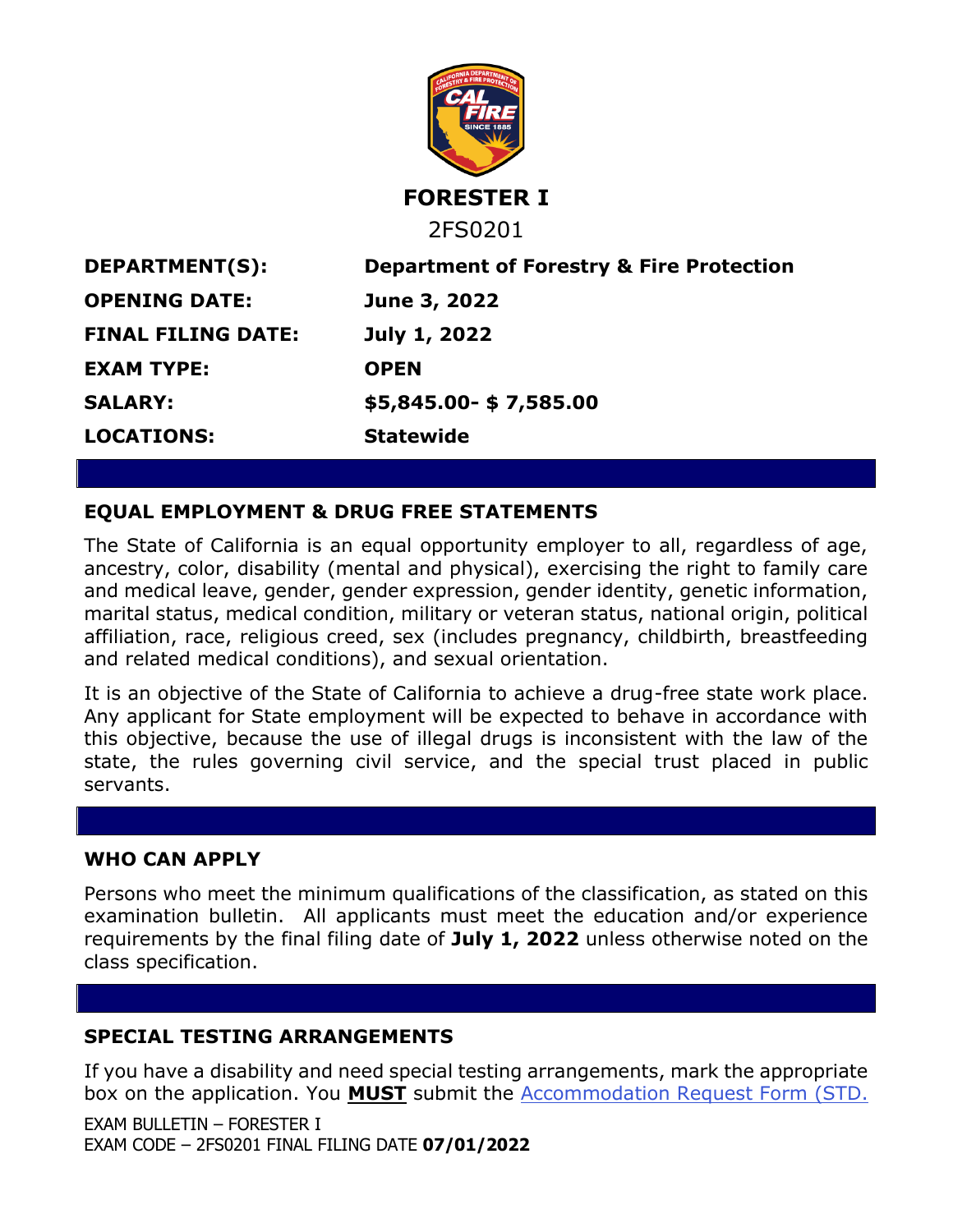[679\)](https://jobs.ca.gov/pdf/STD679.pdf) with your application. This can also be found on the California Department of Human Resources website.

## **HOW TO APPLY**

To apply for this examination, please complete and return the following:

- [Examination/Employment Application \(STD.678\).](https://jobs.ca.gov/pdf/std678.pdf) This can also be found on the California Department of Human Resources' website. *You may submit your application by mail or in person.*
- If you are qualifying for this examination under minimum qualification Patterns II, III, or IV, please include a copy of your college transcripts (unofficial is acceptable) showing a specialty in Forestry, Range Management, or a closely related natural resource field.
- A **Training and Experience Narrative** which is a written document responding to the questions in the **EXAMINATION INFORMATION** section**,**  which will demonstrate how your background meets the knowledge, skills, and abilities cited in this examination bulletin.

### **SUBMIT BY MAIL OR IN PERSON:**

Department of Forestry and Fire Protection 710 Riverpoint Court West Sacramento, CA 95605 Examination Unit – (Attn: Lorenzo Pineda)

## **DO NOT SUBMIT APPLICATIONS VIA E-mail**

Applications postmarked or personally delivered after the final filing date of **July 1, 2022** will not be accepted for any reason.

All applications/resumes must include "from" and "to" employment dates (month/day/year), time base, and applicable civil service class titles. Applications/resumes received without this information will be rejected.

### **PLEASE NOTE:**

*Dates printed on Mobile Bar Codes, such as the Quick Response (QR) Codes available at the USPS, are not considered Postmark dates for the purpose of determining timely filing of an application.*

*If using the United States Postal Service (USPS) for delivery, there is no guarantee that your application will be postmarked and arrive by the final filing date. If your application does not have a postmark and arrives after the final filing date, your application will not be accepted into the examination. Therefore, to ensure timely delivery of your application, it is recommended that you use either parcel service, or certified mail.*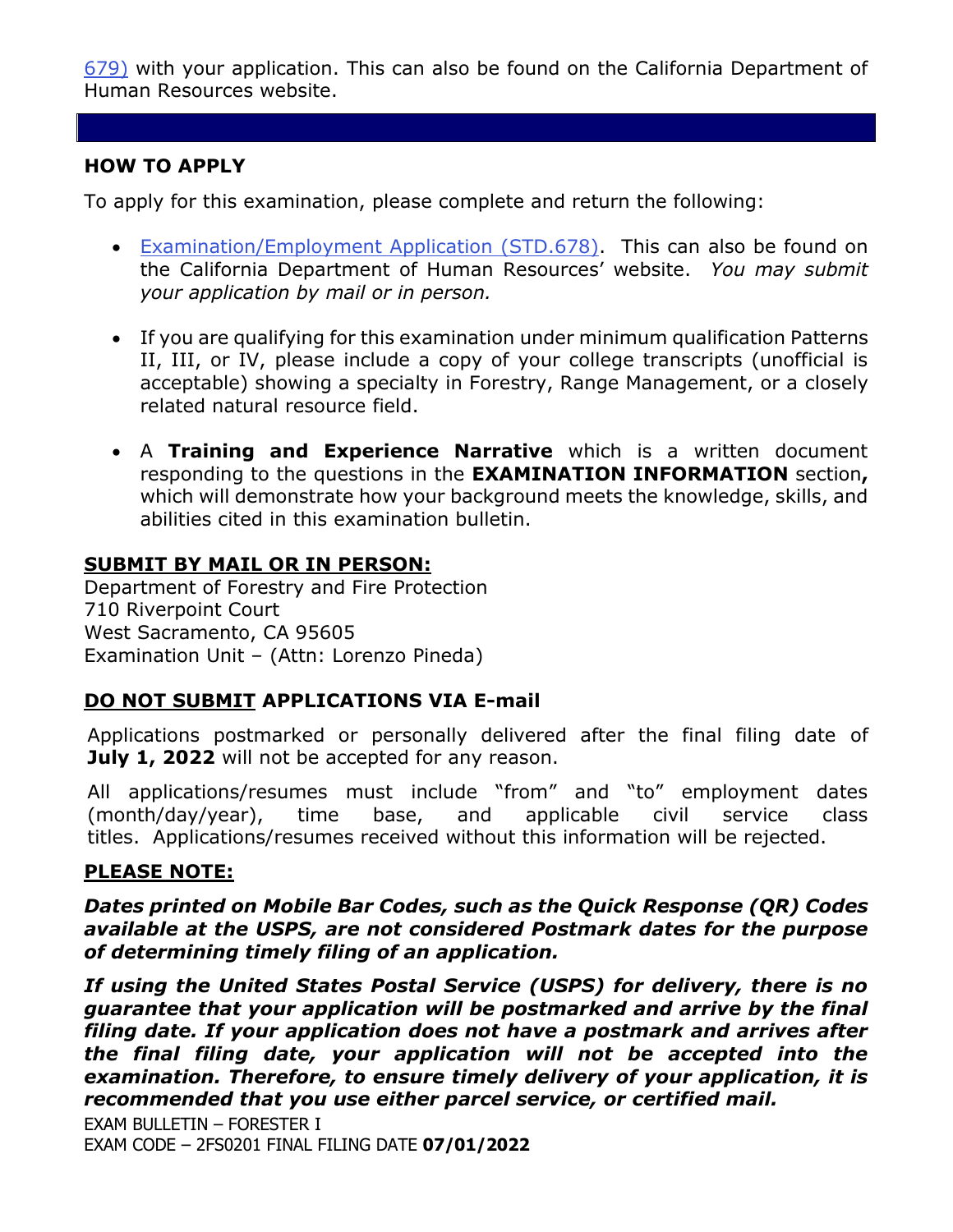### **EXAMINATION INFORMATION**

To obtain a position on the eligible list, applicants must receive a minimum rating of 70% on the examination. *This exam will consist of the following*:

## **TRAINING AND EXPERIENCE NARRATIVE - WEIGHTED AT 100%**

## **A TRAINING AND EXPERIENCE NARRATIVE DOCUMENT WHICH RESPONDS TO THE FOLLOWING FOUR QUESTIONS:**

- 1. You have been assigned to plan and implement a vegetation management project within the CAL FIRE Vegetation Management Program (VMP). Describe in detail five or more steps you would take to achieve compliance with the California Environmental Quality Act (CEQA).
- 2. You are conducting a routine inspection of timber operations in a rural area. An upset landowner approaches you with complaints about the logging. Please give four or more examples explaining how you would address the situation.
- 3. You work in a Sierra Nevada mixed conifer forest that has experienced high tree mortality levels. Considering the environmental factors that may have contributed to tree mortality, describe three or more management techniques you would employ to improve forest health.
- 4. You are preparing a Timber Harvest Plan (THP) that requires road construction. Describe four or more of the following considerations and why they are important in determining proper road placement: Land use history; environmental features; topography; anthropogenic feature; economic feasibility; yarding method; silviculture prescription; type of road; construction type.

### **When preparing your Training and Experience Narrative; follow the instructions below:**

- Please use Arial font, size no smaller than 10.
- Limit your responses to no more than a total of four pages. **(Only the first four pages will be scored)**
- Your document MUST be typewritten. **(NO handwritten narratives)**
- Please clearly label the number that corresponds to the question to which you are responding.
- You may include multiple responses on a single page.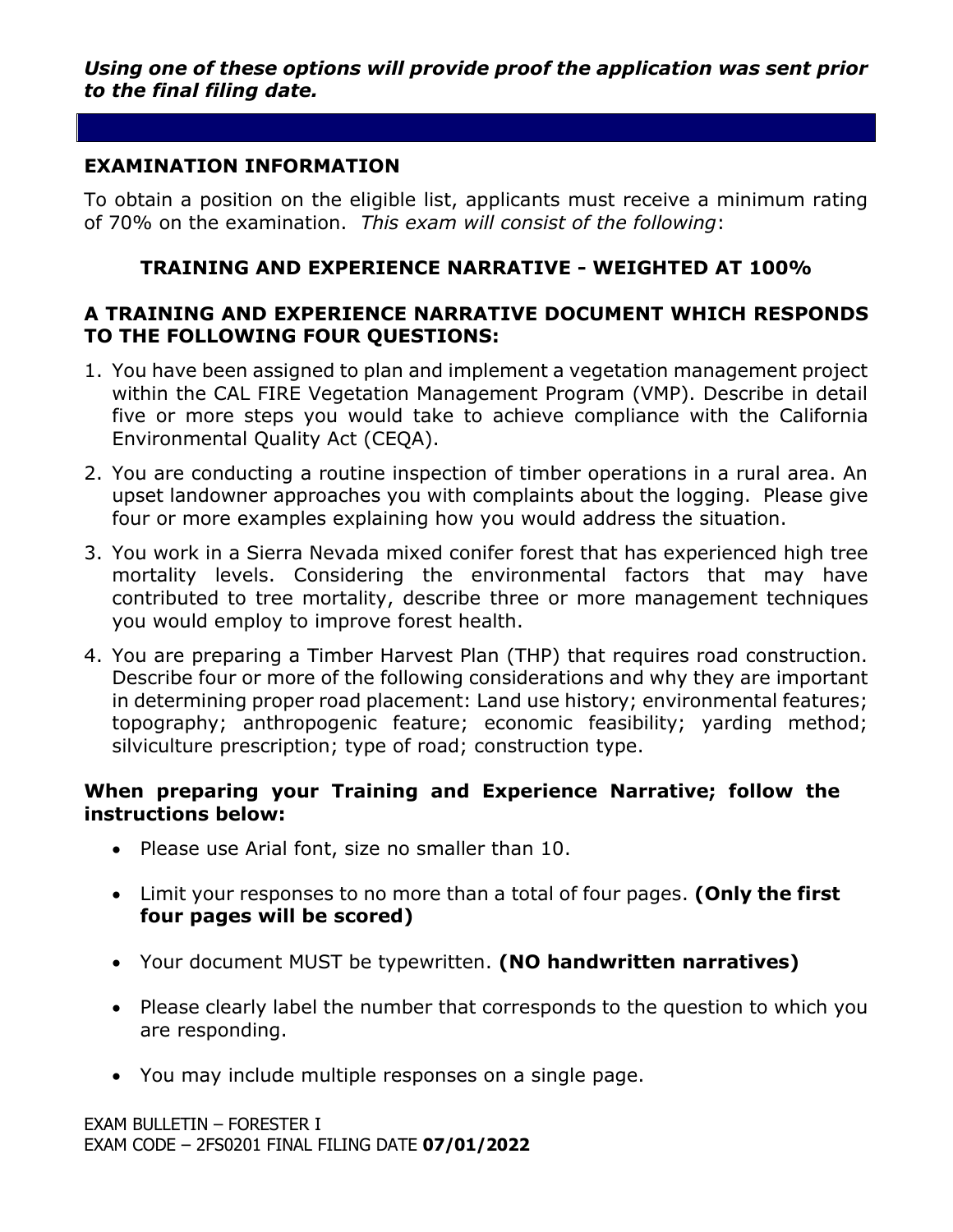In this type of exam, the **TRAINING AND EXPERIENCE NARRATIVE DOCUMENT** is the examination. It is imperative you refer to the knowledge, skills, and abilities when responding to the questions above.

## **APPLICATIONS RECEIVED WITHOUT A NARRATIVE MAY RECEIVE A DISQUALIFYING SCORE**.

**PLEASE NOTE:** All exam questions are based on the Knowledge, Skills and Abilities listed in this bulletin and the [Forester I](https://www.calhr.ca.gov/state-hr-professionals/pages/1054.aspx) classification specification which is located on the CAL HR website. Use this information when preparing for this exam and retain this bulletin for your reference.

It is anticipated Training and Experience Narrative evaluations will be held in **July/August 2022.**

#### **MINIMUM QUALIFICATIONS**

#### **Either I**

Possession of a valid license as a Registered Professional Forester issued by the California State Board of Forestry and Fire Protection or possession of an authorized letter from the California State Board of Forestry and Fire Protection, Professional Foresters Registration, to compete in the Registered Professional Forester exam. (Applicants with an authorization letter from the California State Board of Forestry and Fire Protection, Professional Foresters Registration, will be admitted to the examination, but they must secure the license before they will be considered eligible for appointment.)

#### **Or II**

**Experience:** Two years of experience performing the duties of a Forestry Assistant II in the California state service,

#### **AND**

**License Requirement:** Possession of a valid license as a Registered Professional Forester issued by the California State Board of Forestry and Fire Protection (applicants who do not possess the required license will be admitted to the examination, but they must secure the license before they will be considered eligible for appointment),

#### **Or III**

**Experience:** One year of experience performing the duties of a Forestry Assistant II in the California state service and six months of forestry work requiring professional skill. (Graduation from college with specialization in forestry, range management, or a closely related natural resource field may be substituted for the six months of forestry work.),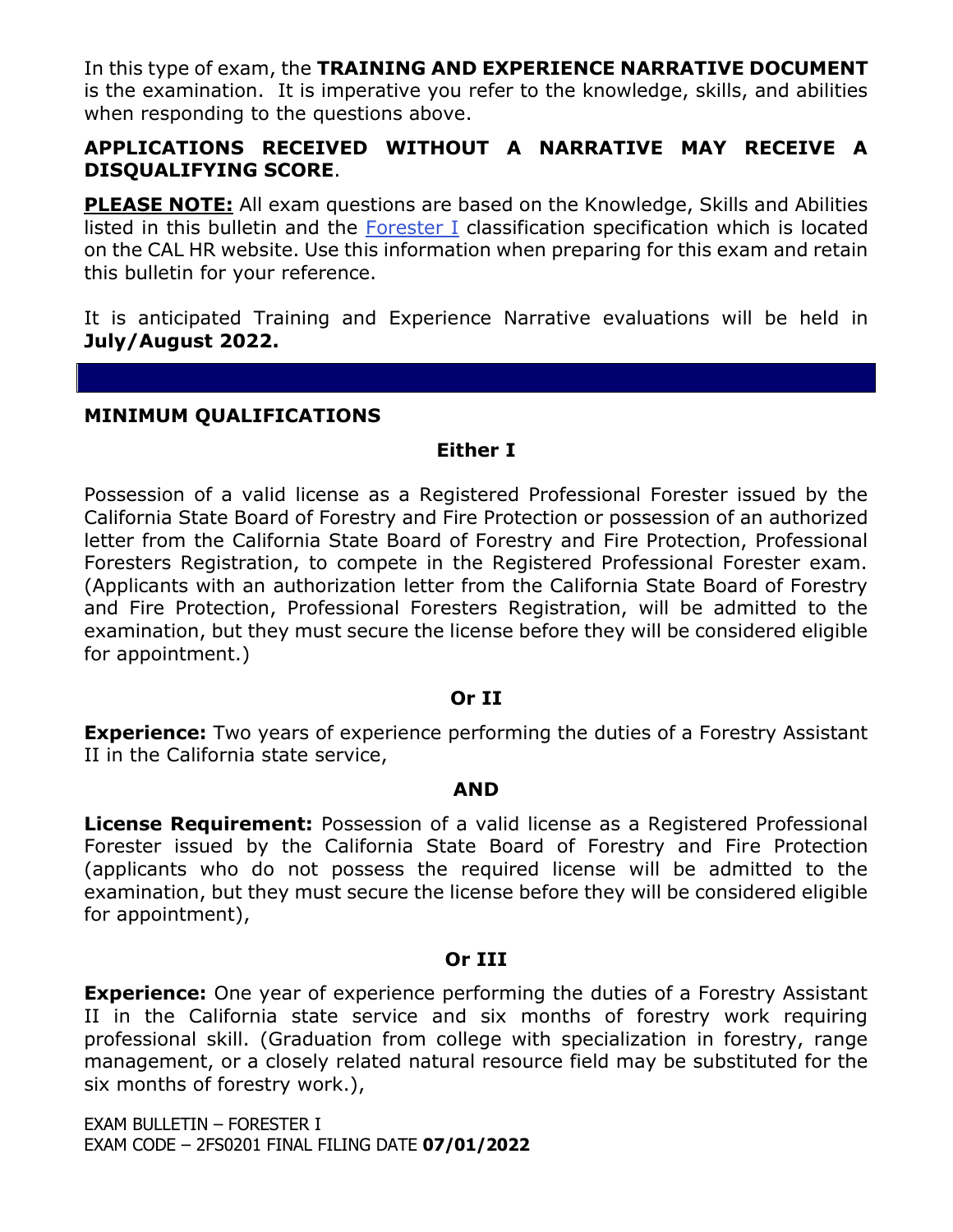**License Requirement:** Possession of a valid license as a Registered Professional Forester issued by the California State Board of Forestry and Fire Protection (applicants who do not possess the required license will be admitted to the examination, but they must secure the license before they will be considered eligible for appointment)

#### **Or IV**

#### **Experience: Either**

Three years of experience in the California state service performing forestry work requiring professional skill, fire prevention, or supervising fire suppression work in a class comparable in level to a Forestry Assistant II,

#### **Or**

Two years of experience in forestry work requiring professional skill involving one of the following: management of a forest area; management of forest resources; appraising forest resources; forest engineering; regulating forest practices; controlling forest pests; reforestation or tree nursery production; urban forestry; or range and watershed management duties. (Graduate work in forestry may be substituted for up to one year of the required experience on a year-for-year basis.),

#### **AND**

**Education:** Equivalent to graduation from college with specialization in forestry, range management, or a closely related natural resource field. (Additional qualifying experience may be substituted for up to two years of the required education on a year-for-year basis.)

#### **AND**

**License Requirement:** Possession of a valid license as a Registered Professional Forester issued by the California State Board of Forestry and Fire Protection (applicants who do not possess the required license will be admitted to the examination, but they must secure the license before they will be considered eligible for appointment).

## **ADDITIONAL DESIRABLE QUALIFICATIONS**

Possession of a valid driver license of the appropriate class issued by the Department of Motor Vehicles.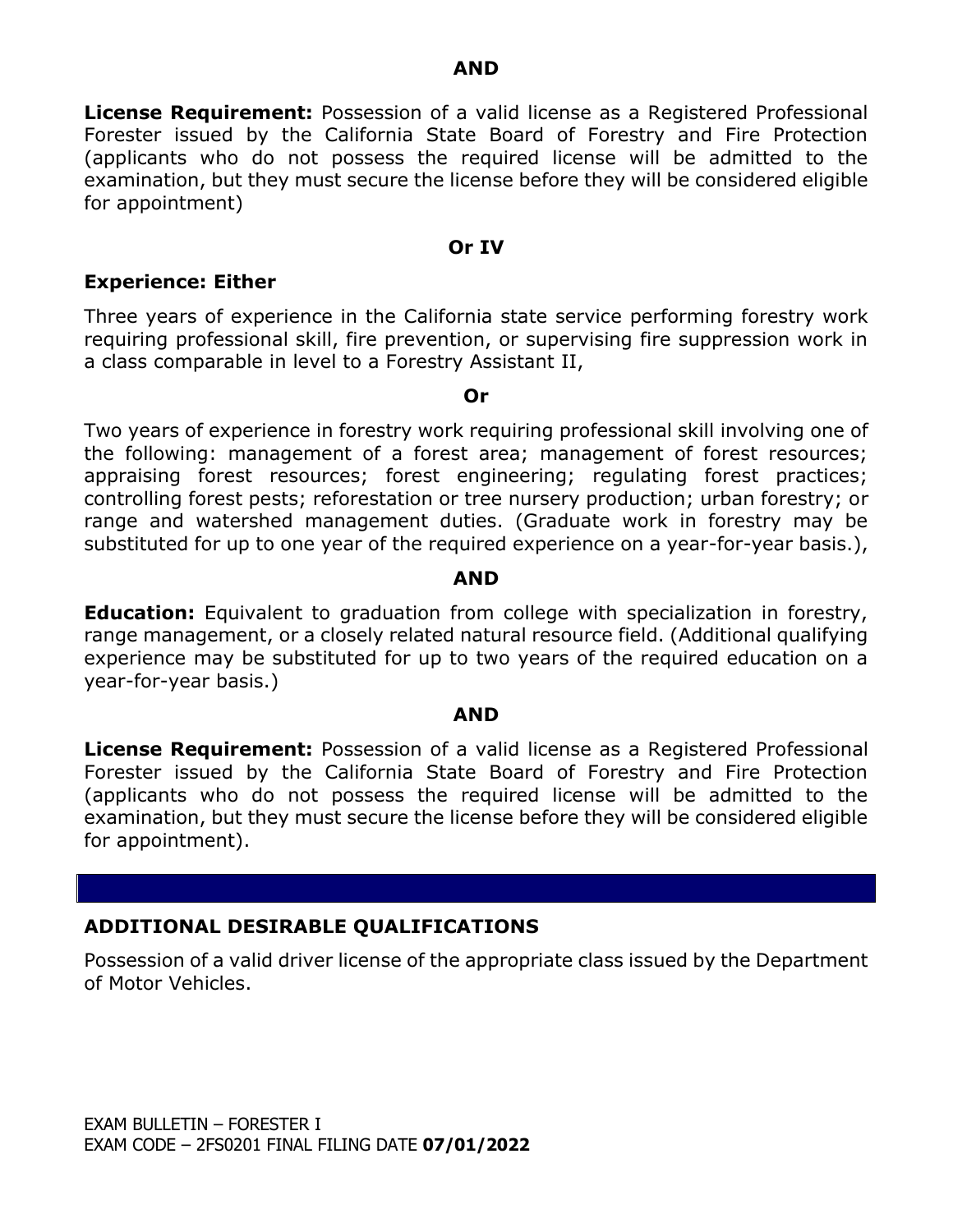## **ELIGIBLE INFORMATION**

A Departmental eligible list will be established for the Department of Forestry and Fire Protection. This list will be abolished 12 months after it is established unless the needs of the service and conditions of the list warrant a change in this period.

## **POSITION DESCRIPTION**

This is the entry and first working level. Incumbents perform difficult, professional duties in connection with forest, range, watershed management, protection, and planning. At the unit level, incumbents enforce regulations, carry out policy, and serve in Forest Practice, Vegetation Management, Forestry Assistance, or other Resource Management assignments, as well as Fire Protection, Pre-Fire Engineering, fire prevention, local land use planning, and risk analysis. In some units, single positions function as Unit Foresters, with multiple program responsibilities. Incumbents may also be responsible for a segment of operations at a State Forest or Nursery.

In region or headquarters assignments, incumbents may serve as staff specialists or assistants responsible for activities of a resource management program such as Forest Practice, Forest Management, or Urban Forestry. Incumbents may also serve as staff specialists or assistants responsible for activities of other department programs, such as pre-fire engineering, local land use planning, and risk analysis. Incumbents with appropriate training, Incident Command System (ICS) qualifications, experience, and certifications may serve in emergency assignments.

# **KNOWLEDGE, SKILLS, AND ABILITIES**

### *Knowledge of:*

- 1. Natural resource management principles and practices to guide the application of Department programs and responsibilities.
- 2. Silvicultural methods and their application to ensure that timber harvesting plans are approved and implemented consistent with professional standards and California Forest Practice Rules.
- 3. California Foresters Licensing Law to ensure Registered Professional Foresters are functioning in a manner that meets the standards of professional forestry practices.
- 4. Timber harvest methods and practices (e.g., tractor logging, cable logging) to ensure equipment and practices are utilized to protect all forest resources.
- 5. Forestry, range, wildlife, and fisheries management principles and practices to assess potential impacts and manage ecosystems effectively.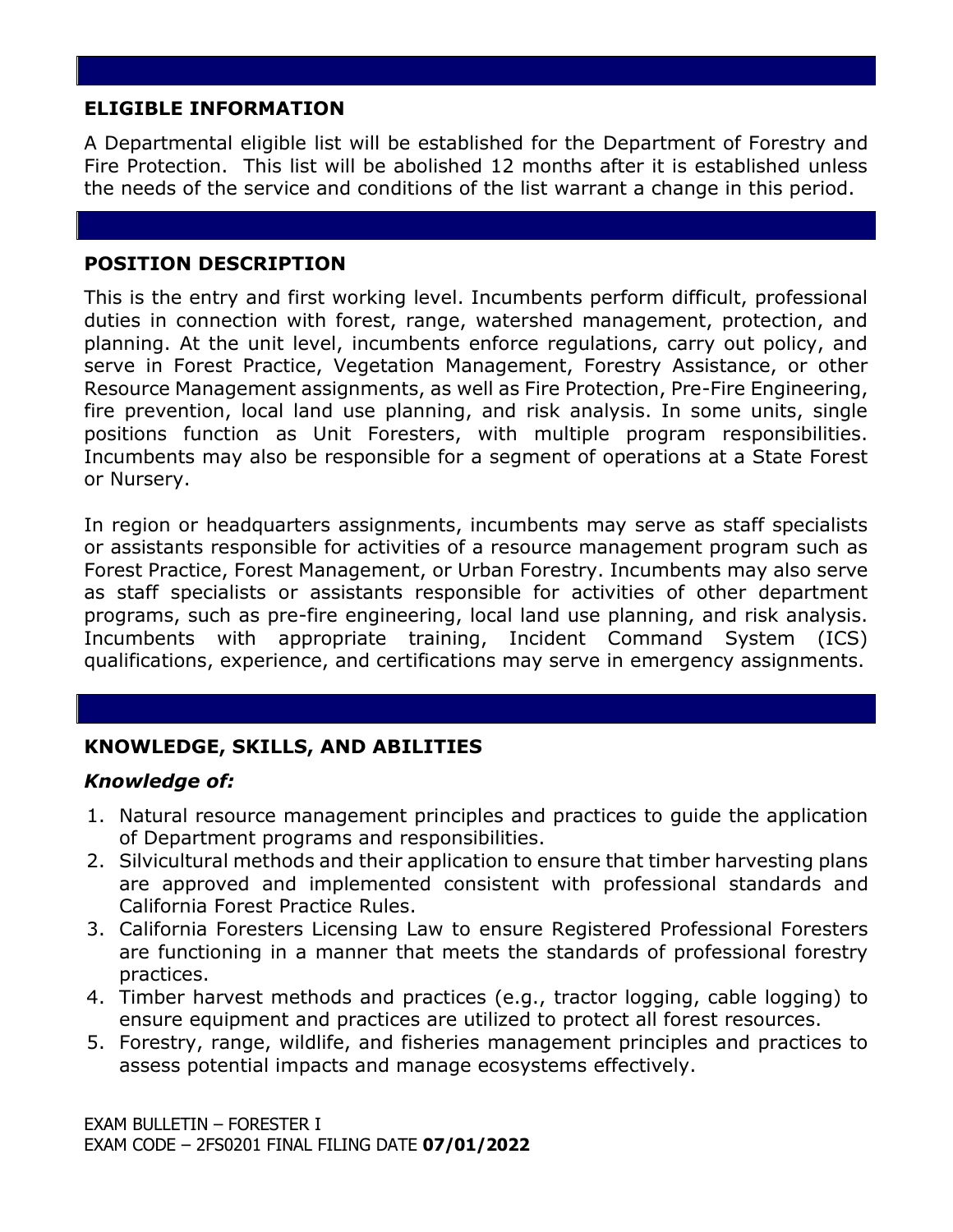- 6. Mapping methods and practices (e.g., drafting techniques, Global Positioning System, topographical map interpretation) to delineate and interpret geographical information.
- 7. Natural sciences (e.g., wildlife, biology, soil, climatic conditions) to ensure appropriate environmental analysis and project implementation.
- 8. Federal, State, and local environmental forest and fire laws (e.g., Public Resource Code, California Code of Regulations, Forest Practice Act, California Environmental Quality Act), and Department policies and procedures to ensure compliance and enforcement for public safety and environmental protection.
- 9. The identification and protection process for cultural resources (e.g., historic, pre-historic) to ensure their preservation.
- 10. Forest measurements tools (e.g., diameter tape, Biltmore stick, clinometer) used for field measurements of trees and slope of the ground for accurate recording of data.
- 11. Watershed management and erosion control methods to protect natural resources.
- 12. Forest road engineering (e.g., road location, construction and design, watercourse crossing design) for the development and review of a transportation and harvesting system to ensure compliance with public safety standards and environmental regulations.
- 13. Department policies, procedures, and strategies to understand and accomplish the mission of the Department.
- 14. Environmental effects from land management and incident related activities (e.g., vegetation treatment methods, range management) and mitigation measures necessary to protect forest resources and health and safety of personnel and the public.
- 15. Other agencies' roles, purposes, and jurisdictional authorities to effectively work together on collaborative objectives.
- 16. Wildlife management and wildlife habitats to protect fisheries, terrestrial fauna, and plants at a level commensurate with a professional forester's scope of license and expertise.
- 17. The California Environmental Quality Act to identify the significant environmental impacts of actions and develop measures to avoid or mitigate those impacts within a professional forester's scope of license and expertise.
- 18. Reforestation practices and principles to ensure adequate regeneration of forestlands.
- 19. Photogrammetry and remote sensing imagery (e.g., aerial photos, satellite) to gather information on various resources (e.g., vegetation characteristics, wildlife habitats, structures, water resources) for analysis and resource planning.
- 20. Land surveying (e.g., establishing unit boundaries, county assessor parcel data, use of bearings and distances, public land survey system) to locate property features.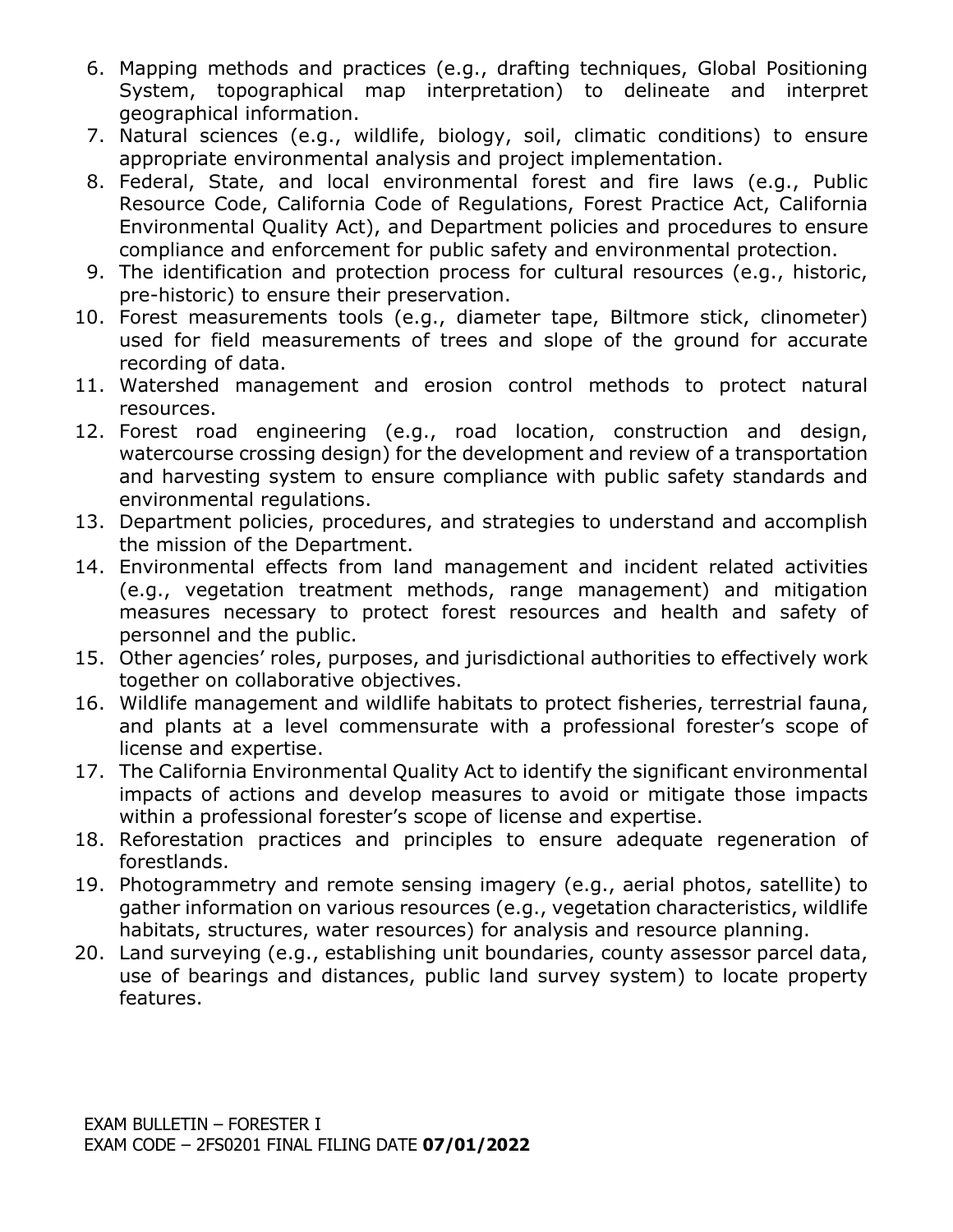# *Skill to:*

- 1. Read and interpret various sources of information (e.g., maps, street signs, reference manuals, training materials, issuance, reports, correspondence) for successful job performance.
- 2. Operate computers and software programs effectively (e.g., e-mail, spreadsheets, presentations) to provide accurate reports and information exchange with Department employees and other public/private entities.
- 3. Prepare clear and concise reports to communicate effectively.
- 4. Identify environmental impacts and develop or evaluate mitigation to protect natural resources.
- 5. Apply Resource Management principles and practices to ensure efficient and effective completion of assignments.
- 6. Plan, organize, and prioritize tasks to ensure efficient completion of assignments.
- 7. Work effectively in a team to complete tasks, event/incident planning, problem solving, and decision making.
- 8. Identify and evaluate vegetation conditions to adequately protect natural resources.
- 9. Gather, compile, and apply information and data from various sources for research, decision making, and developing action plans, for inclusion in written and oral reports, communication, and completion of assignments.

## *Ability to:*

- 1. Maintain registration as a professional forester as required by the Department's policies and procedures.
- 2. Exhibit ethical behavior, display appropriate conduct, and maintain a high level of professionalism in accordance with Department policies and procedures.
- 3. Maintain a valid driver's license to enable the legal operation of Departmentowned equipment.
- 4. Read, write, and speak English to effectively exchange information and accomplish daily tasks.
- 5. Communicate clearly and concisely in English to be understood and to provide necessary information.
- 6. Work independently, make decisions, and take appropriate action with little or no direction in emergency and non-emergency situations.
- 7. Work effectively in an individual environment under all conditions.
- 8. Read and interpret information (e.g., reference manuals, training materials, issuance, laws, regulations, reports, maps, data, correspondence) to acquire knowledge and effectively perform required job duties.
- 9. Apply forestry principles and practices (e.g., mensuration, silviculture, engineering) to achieve management objectives.
- 10. Work effectively with others (e.g., co-workers, fire protection agencies, the public, landowners, governmental agencies, business community) to ensure successful job performance.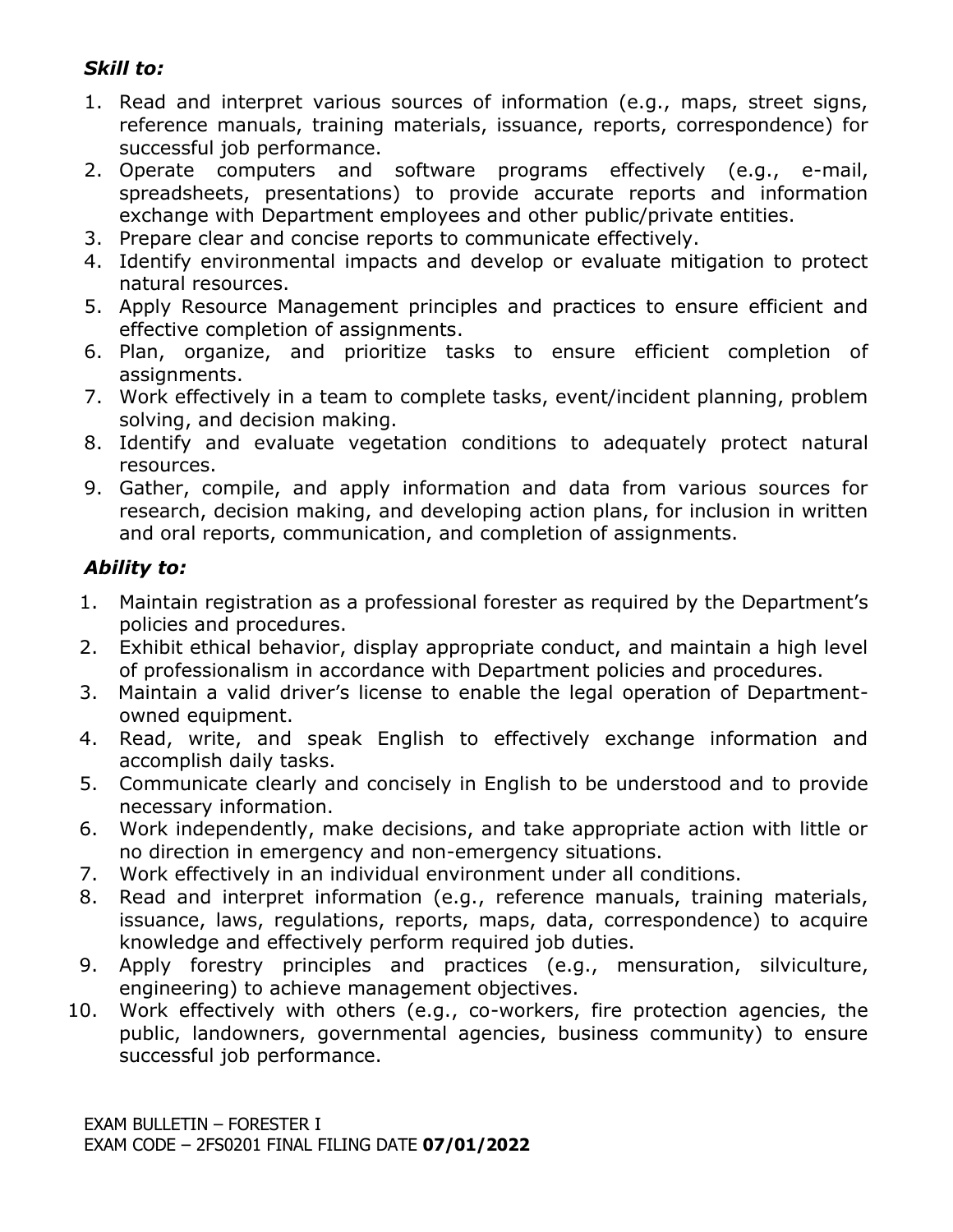- 11. Function in stressful situations or emergencies to accomplish the responsibilities of the Department.
- 12. Apply safety practices, policies, and procedures for workplace safety and protection.
- 13. Conduct various forest measurements (e.g., area, slope, density, canopy closure) using forestry tools to achieve management objectives.
- 14. Interact effectively with a variety of personalities and situations without discrimination to comply with laws and regulations.
- 15. Determine and establish priorities for the completion of assignments.
- 16. Operate a variety of electronic equipment (e.g., personal computer, cameras, audio/visual systems, computer software) for successful job performance.
- 17. Identify environmental impacts and develop mitigation measures to comply with laws and regulations.
- 18. Prepare accurate and concise reports and correspondence for effective job performance.
- 19. Listen effectively for successful job performance.
- 20. Reprioritize urgent assignments with short notice when new assignments are given.
- 21. Operate mechanical, electronic, and other equipment (e.g., computers, fire apparatus, vehicles, cell phones) to meet the Department's mission.
- 22. Evaluate, review, analyze, and apply information and technical data to make sound decisions.
- 23. Adjust to changing work environments to accomplish daily tasks.
- 24. Tactfully and diplomatically arbitrate conflicts between opposing viewpoints to provide a productive and safe work environment.
- 25. Identify and evaluate vegetation conditions to determine where and when to apply appropriate management practices.
- 26. Explain complicated information in simple understandable language for successful job performance.
- 27. Develop and deliver presentations effectively in English for information exchange, education of employees, management, and Department needs.

## **VETERANS' PREFERENCE**

EXAM BULLETIN – FORESTER I Veterans' Preference will be granted for this examination, pursuant to Government Code section 18973.1, effective January 1, 2014 as follows: 1) Any veteran, widow or widower of a veteran, or spouse of a 100 percent disabled veteran, who achieves a passing score in an entrance examination, shall be ranked in the top rank of the resulting eligibility list. Any veteran who has been dishonorably discharged or released is not eligible for Veterans' Preference. 2) An entrance examination is defined, under the law, as any open competitive examination. And 3) Veterans' Preference is not granted once a person achieves permanent civil service status. Veteran status is verified by the California Department of Human Resources (CalHR). Directions to apply for Veterans' Preference are on the Veterans' Preference Application (Std. Form 1093), which is available at [CAL HR Veterans Information.](https://jobs.ca.gov/CalHRPublic/Landing/Jobs/VeteransInformation.aspx)

EXAM CODE – 2FS0201 FINAL FILING DATE **07/01/2022**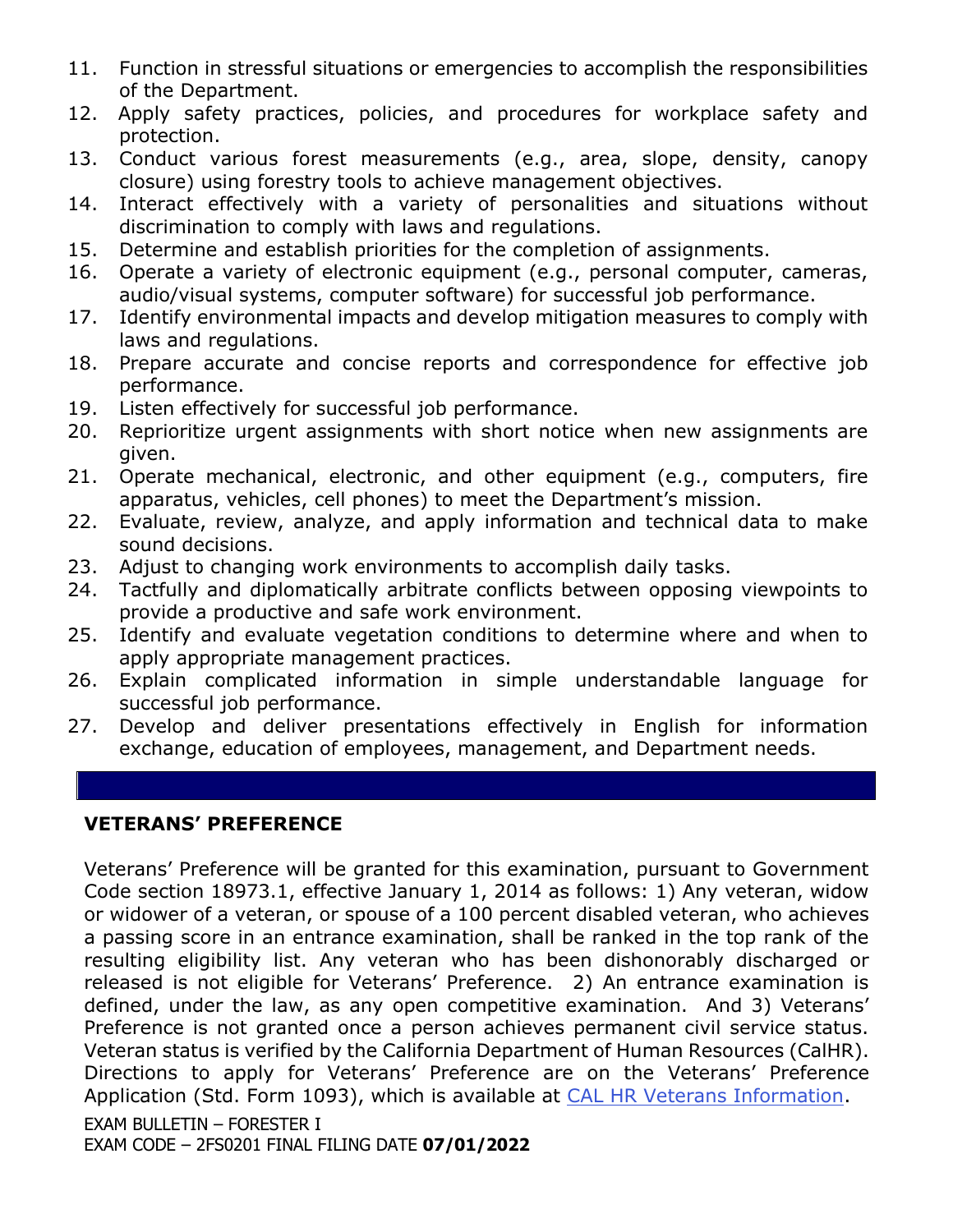### **CONTACT INFORMATION**

Department of Forestry and Fire Protection (916) 894-9580 CALFIREexams@fire.ca.gov

TDD is Telecommunications Device for the Deaf and is reachable only from phones Equipped with a TDD Device 1 (800) 735-2929 (TT/TDD) 1 (800) 735-2922 (Voice) STS is Speech-to-Speech Service for persons with a speech disability and is reachable at 1 (800) 854-7784 (California) or 1 (800) 947-8642 (Nationwide)

### **GENERAL INFORMATION**

**For all examinations (with or without a written feature)**, it is the candidate's responsibility to contact the Department of Forestry and Fire Protection, (916) 894- 9580, three weeks after the cut-off/final filing date if he/she has not received a progress notification or notice to appear.

**If a candidate's notice** of oral interview or performance test fails to reach him/her three days prior to their scheduled appointment due to a verified postal error, he/she will be rescheduled upon written request.

**Applications are available** [ONLINE](https://jobs.ca.gov/pdf/std678.pdf) at CalHR, local offices of the Employment Development Department and the testing Department on this job bulletin.

**If you meet the requirements** stated on this bulletin, you may take this examination, which is competitive. Possession of the entrance requirement does not assure a place on the eligible list. Your performance in the examination will be compared with the performance of the others who take this test, and all candidates who pass will be ranked according to their scores.

**The Department of Forestry and Fire Protection** reserves the right to revise the examination plan to better meet the needs of the service if the circumstances under which this examination was planned change. Such revision will be in accordance with civil service laws and rules and all competitors will be notified.

**General Qualifications:** Candidates must possess essential personal qualifications including integrity, initiative, dependability, good judgment, and ability to work cooperatively with others; and a state of health consistent with the ability to perform the assigned duties of the classification. A medical examination may be required. In open examinations, investigation may be made of employment records and personal history and fingerprinting may be required.